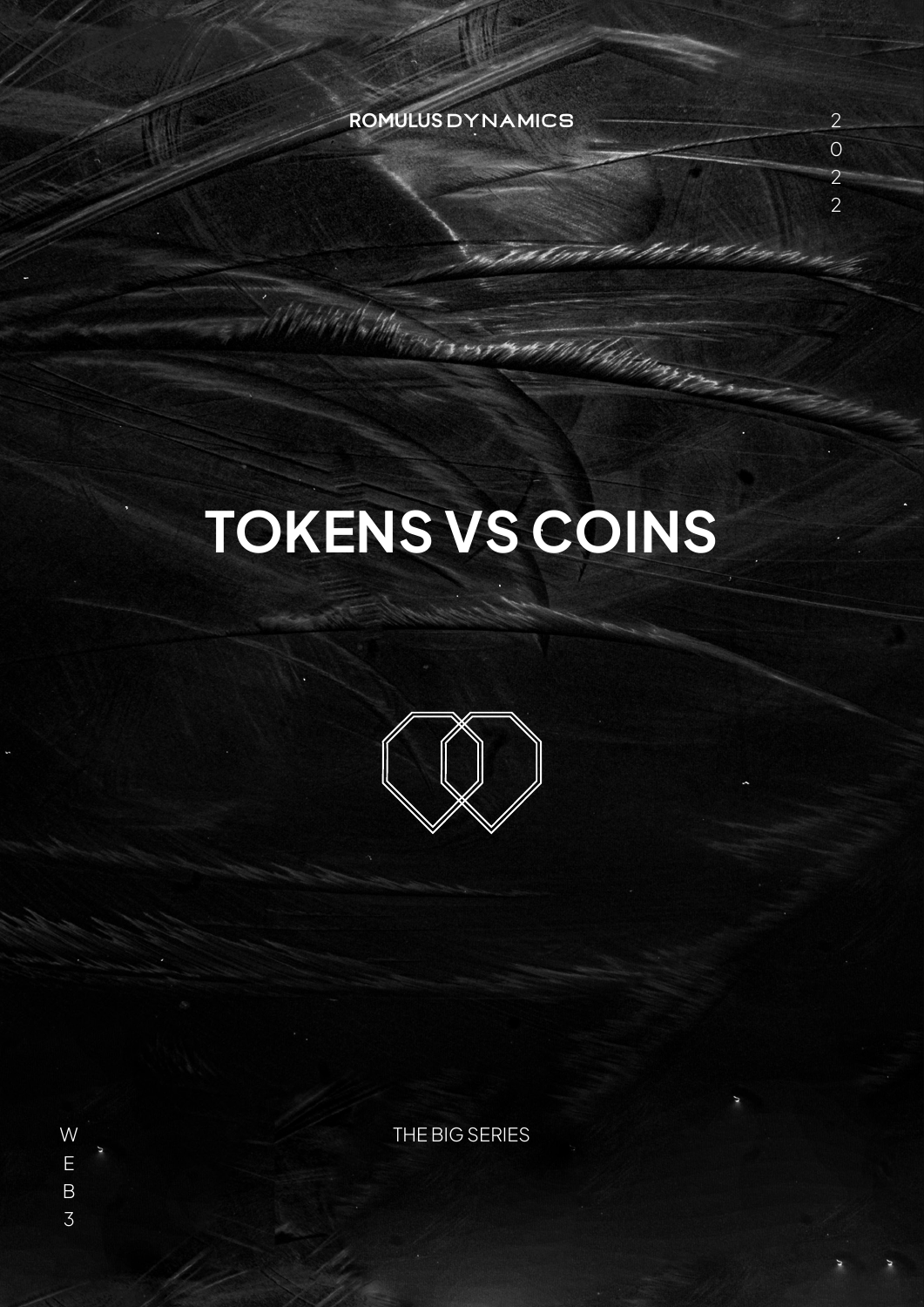**CONTENTS**

|   | <b>WHATIS A COIN?</b>                                    | 3  |
|---|----------------------------------------------------------|----|
|   | HOW IS A COIN USED?                                      | 4  |
| ® | <b>EXAMPLES OF COINS</b>                                 | 6  |
|   | <b>WHAT IS A TOKEN?</b>                                  | 6  |
| ® | <b>HOW TOKENS ARE CREATED?</b>                           | 7  |
|   | <b>THEIR PURPOSE</b>                                     | 8  |
|   | A FURTHER LOOK INTO HOW TOKENS<br><b>WORK</b>            | 9  |
|   | SECURITY TOKEN, EQUITY TOKEN, OR<br><b>UTILITY TOKEN</b> | 10 |
| 4 | <b>CONCLUSION</b>                                        | 11 |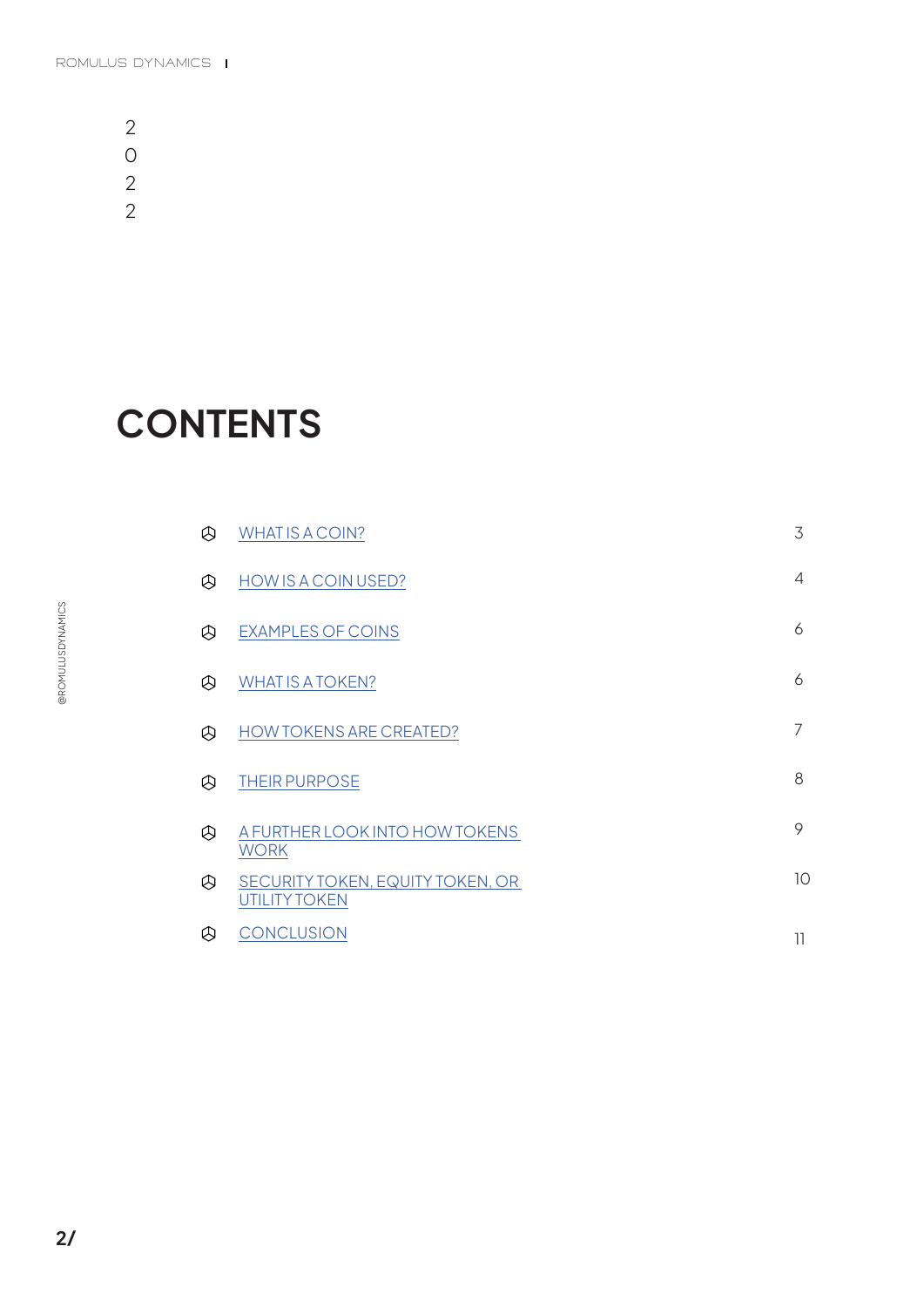# <span id="page-2-0"></span>**WHAT IS A COIN?**

The definition of a digital coin is an asset that is native to its own blockchain. Think about Bitcoin, Litecoin, or Ether. Each of these coins exists on their own blockchain.

So, to make this a little clearer:

- Bitcoin operates and functions on the Bitcoin blockchain
- Ether operates and functions on the Ethereum blockchain
- NEO operates and functions the NEO blockchain

Transactions of digital coins can be made from one person to another. However, no physical coins move when you send and receive them. All the "coins" exist as data on a giant global database. This database (or blockchain) keeps track of all the transactions and is checked and verified by computers around the world.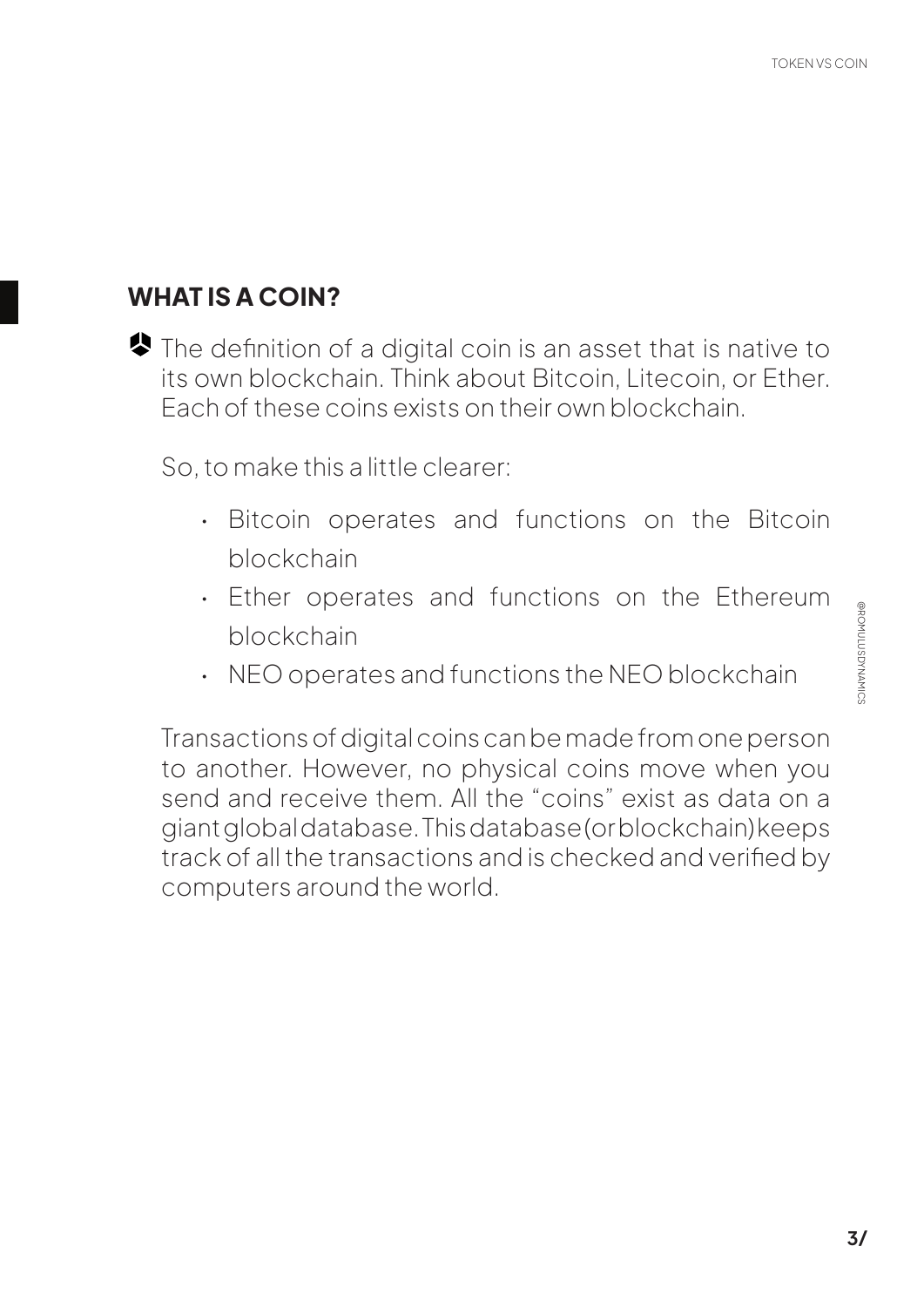# <span id="page-3-0"></span>**HOW IS A COIN USED?**

- Digital coins are generally used in the same way as a reallife coin is – as money. You can think of coins like Bitcoin, Litecoin, and Monero just like the coins in your wallet or piggy bank. Often, they don't serve any other purpose than to be used as money. These "cash only" coins are used:
	- To transfer money (you can give and receive value using them)
	- As a store of value (they can be saved and later swapped for something useful)
	- As a unit of account (you can price goods or services in them)

Let's use Bitcoin as an example to make sure you understand the above statements.

- BTC can be used to pay for goods and services all over the internet and in many real-world places too.
- You can store it for a long period of time and nothing happens to it. You can then swap it for something of equal value later.
- The things that you buy can be priced in BTC too.

Other than these monetary uses, there is no other use for Bitcoin. It can't be staked to earn more Bitcoins and it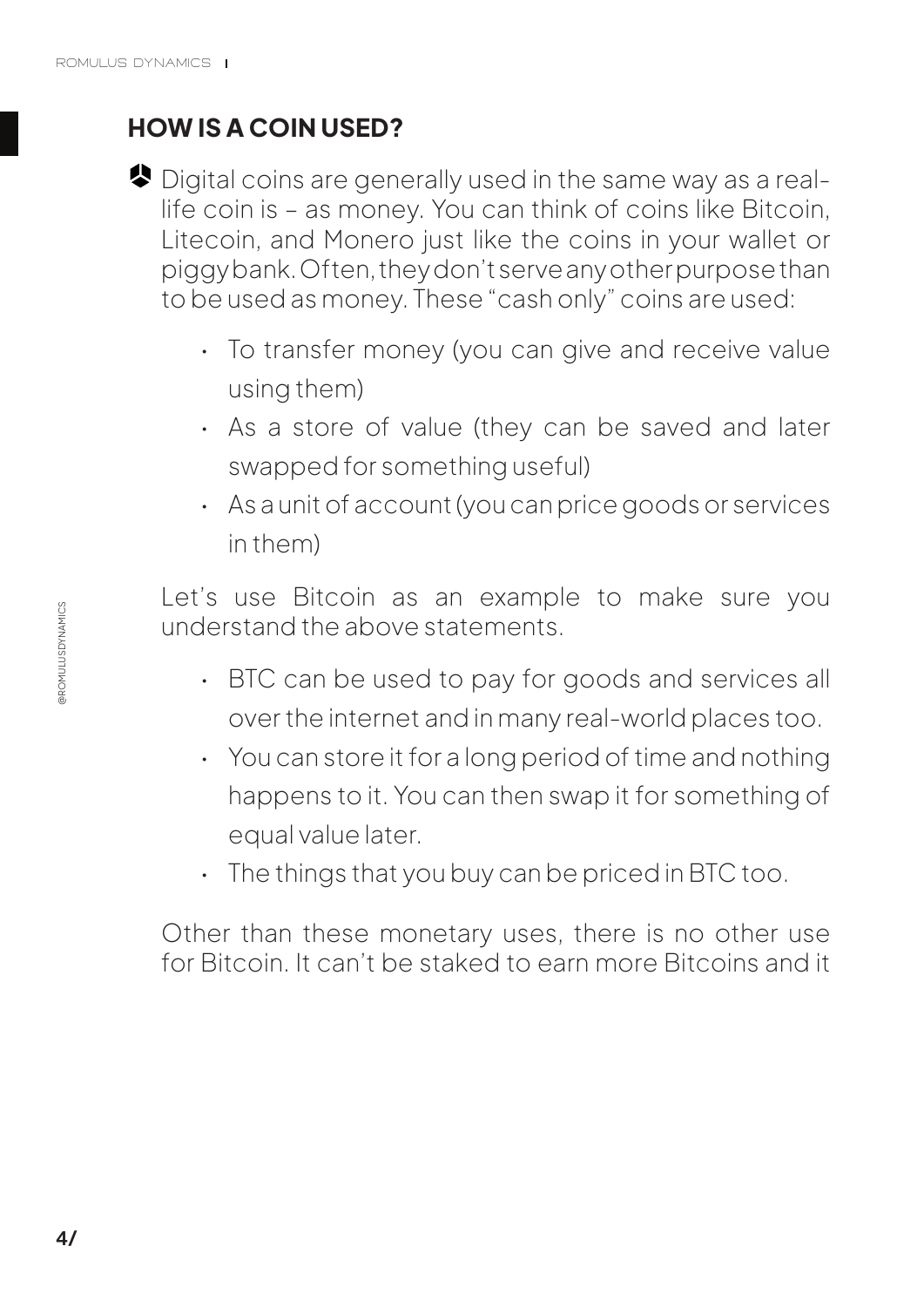TOKEN VS COIN

However, some digital coins (such as Ether, NEO, and DASH) have more features than just being useful as a form of money. I've listed these uses below:

- Ether (ETH) is used to fuel transactions on the Ethereum network. Tokens can be built on Ethereum, but Ether is still required to send a token. It funds the mining costs (it pays the computers that verify transactions on the Ethereum network).
- NEO (NEO) is staked in a wallet to earn a dividend. This dividend is known as GAS. Tokens can be built on NEO, just like they can on Ethereum. When sending a token on the NEO network, you need to pay GAS as a transaction fee, the same way that Ether is used to pay Ethereum fees.
- Finally, holding enough Dash (DASH) allows users to vote on important decisions for the Dash network. If there is an idea suggested to upgrade the DASH network, those holding enough Dash can vote to decide whether the upgrade should happen. These voting rights allow the holders of DASH to have a say in how the project evolves.

**Note**: Crypto dividends are coins or tokens that are awarded for holding a certain asset. A good example is NEO's GAS. This is paid to users who leave coins in a wallet and stake them to secure the network. The holder is paid GAS at a set rate for doing this. It is only available on blockchains that use a Proof of Stake (PoS) consensus.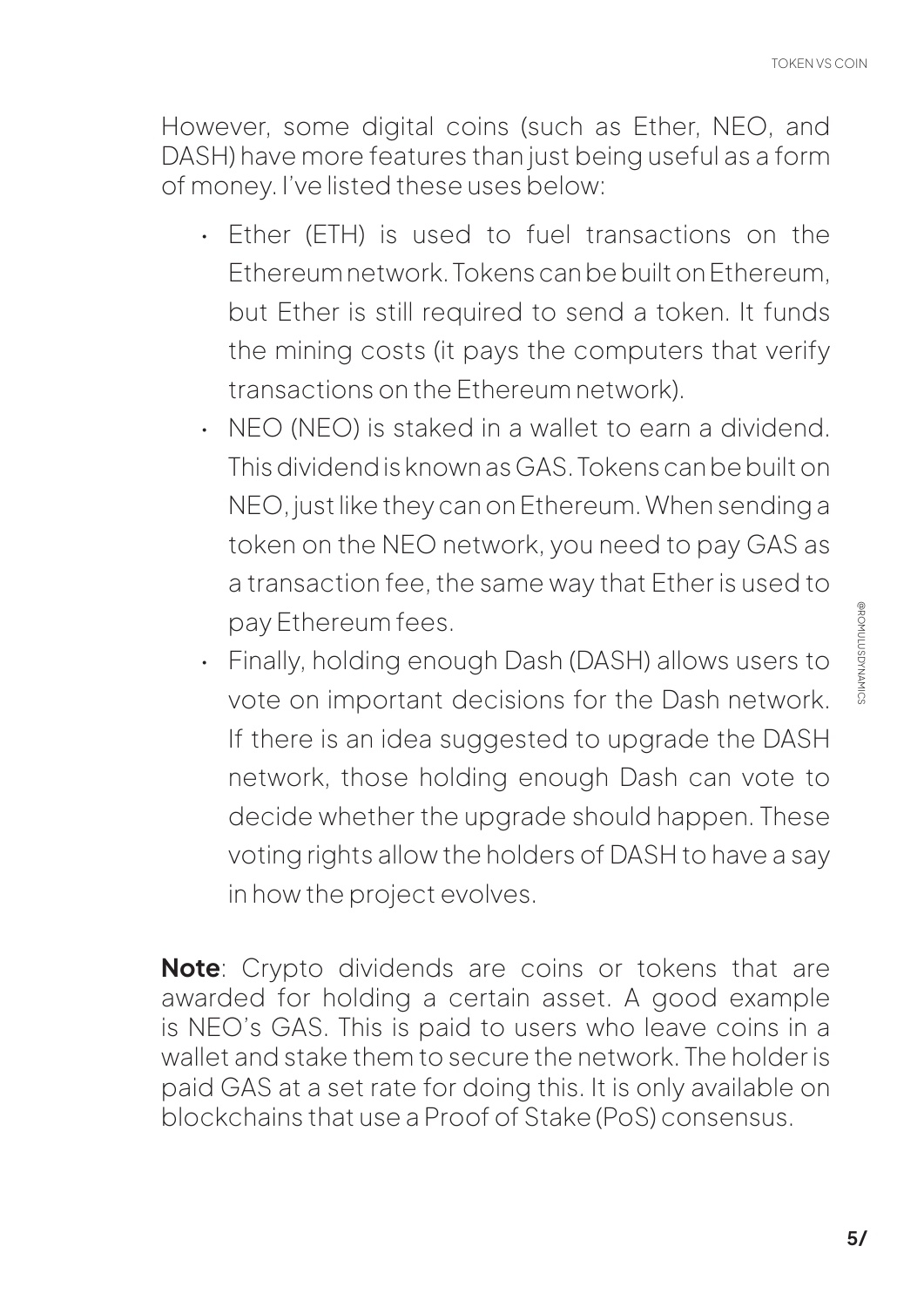# <span id="page-5-0"></span>**EXAMPLES OF COINS**

All the largest market cap digital assets are defined as coins today. However, not all coins have a large market cap. Industry price website Coinmarketcap lists over 900 different examples of coins.

Of course, we're not going to list every single digital coin here. You can see the full list over at Coinmarketcap. We have included some of the more familiar ones and their tickers though. This should help with your understanding of what we mean when we use the term 'coin'.

- Bitcoin (BTC)
- Bitcoin Cash (BCH)
- Litecoin (LTC)
- Ethereum (ETH)
- Ripple (XRP)
- Cardano (ADA)
- Stellar (XLM)
- Monero (XMR)

#### **WHAT IS A TOKEN?**

Tokens often get called digital coins. However, this isn't correct. There is a major difference!

Tokens are created on existing blockchains. In fact, thanks to the creation and facilitation of smart contracts, the most common blockchain token platform are Ethereum. Tokens that are built on the Ethereum platform are known as ERC-20 tokens.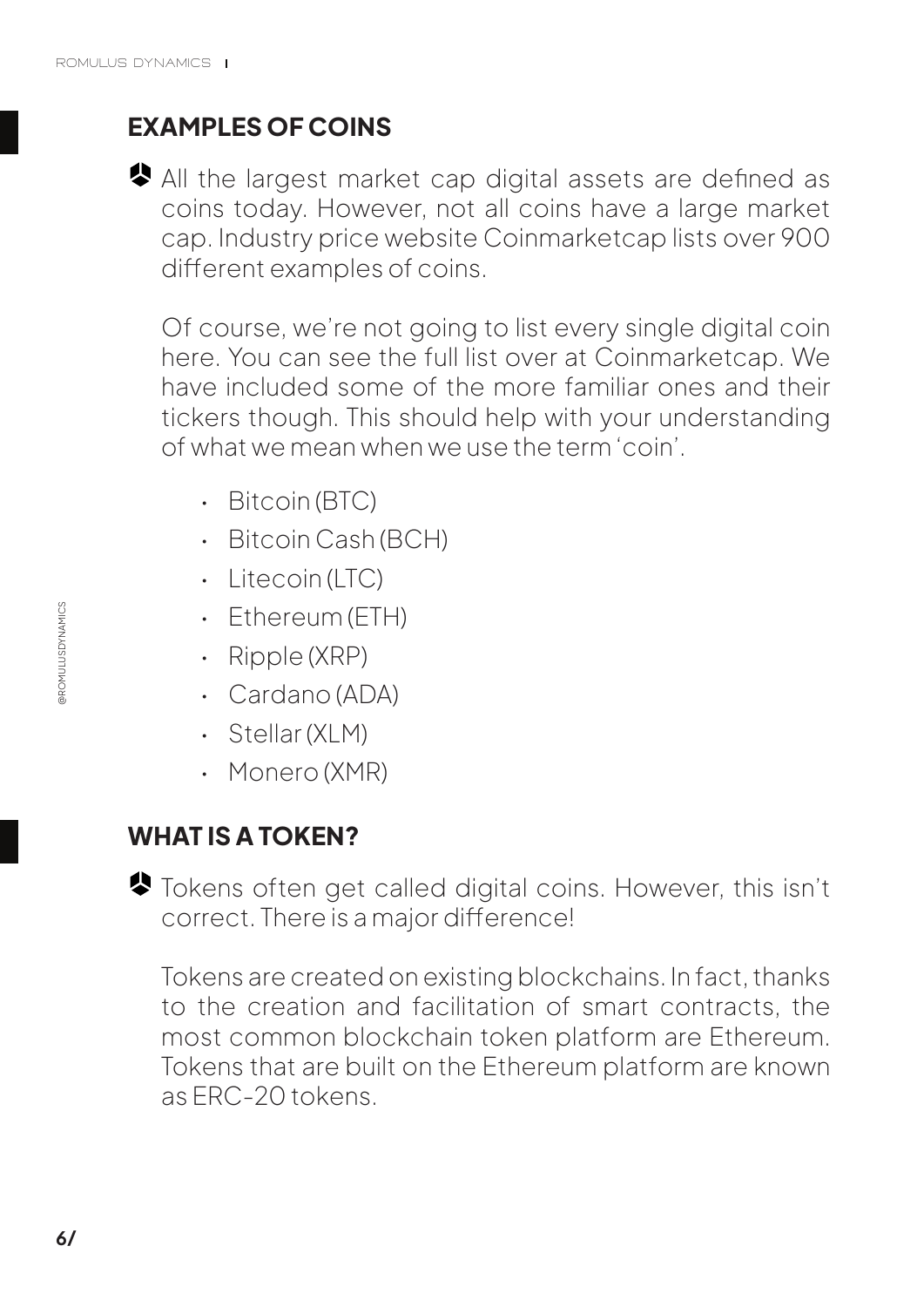<span id="page-6-0"></span>However, there are others such as NEO, Waves, Lisk, and Stratis. While, as mentioned above, tokens on the Ethereum platform are known as ERC-20 tokens, NEO uses tokens known as NEP-5 tokens.

Anyone can make their own custom token on one of these platforms.

#### **HOW TOKENS ARE CREATED?**

I wouldn't recommend it to a complete newbie, but for people with programming experience, it wouldn't take as long as you might think. It does need the developer to spend some of the native coins to the blockchain the token is being created on, though.

For example, if the token is being created on Ethereum, the creator will need to spend some Ether to get the network's miners to validate the token transaction (creation). It's important to remember that fees need to be paid for all token transactions on a blockchain, not just the creation of the token. Therefore, any application built on Ethereum must use Ether coins to transfer the application- specific tokens from one user to another or between the app and the user.

This is the same as how coin transactions need fees to be paid to those securing the network.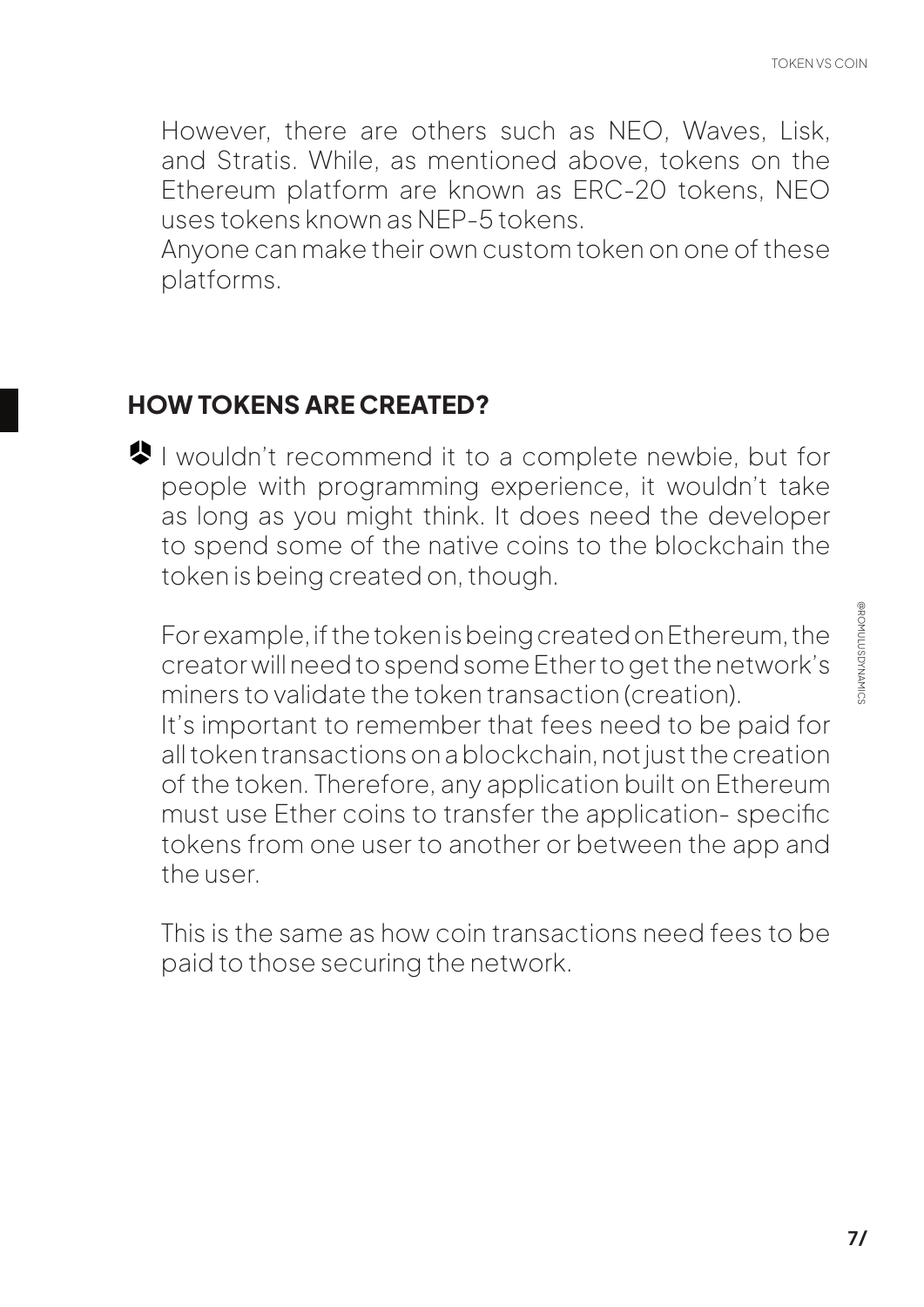# <span id="page-7-0"></span>**THEIR PURPOSE**

Most tokens exist to be used with decentralized applications, or dApps. When developers are creating their token, they can decide how many units they want to make and where these new tokens will be sent when they are created. They will pay some of the native cryptocurrency on the blockchain they are creating the token on at this point.

Once created, tokens are often used to activate features of the application they were designed for.

For example, Musicoin is a token that allows users to access different features of the Musicoin platform. This could be watching a music video or streaming a song.

Binance (the exchange) also has its own token. When users trade with BNB (Binance token), their fees are 50% less.

Some tokens are created for a whole different kind of purpose: to represent a physical thing. Let's say you wanted to sell your house using a smart contract. You can't physically put your house into the smart contract, can you? No.

So, instead, you can use a token that represents your house.

WePower (WPR) is a good example of a token that represents a physical thing — it represents electricity. The WePower project is a dApp that allows users to buy and sell electricity on the blockchain using smart contracts. Its token (WPR) represents a certain amount of energy.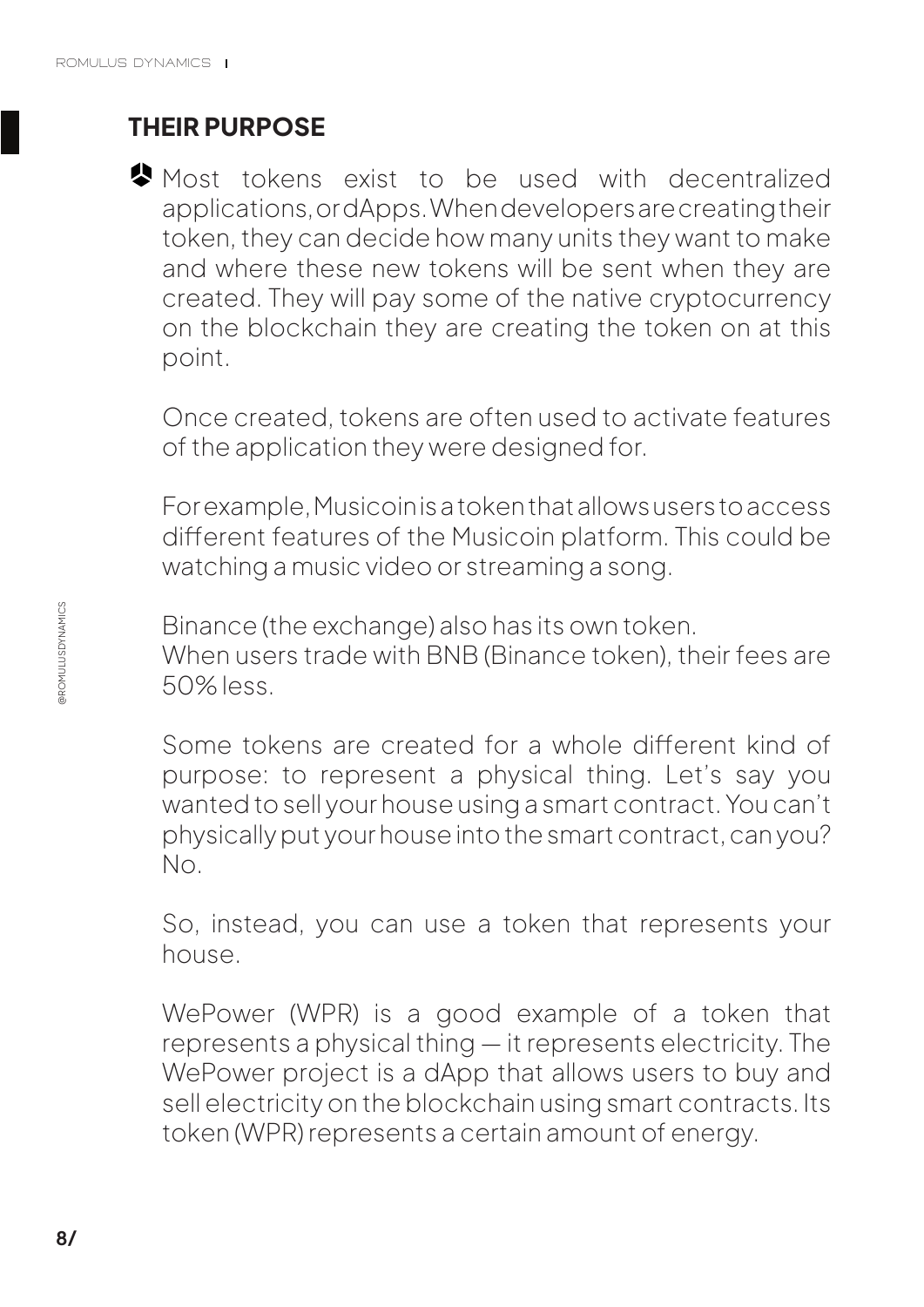# <span id="page-8-0"></span>**A FURTHER LOOK INTO HOW TOKENS WORK**

Tokens are used to interact with decentralized applications that are built on top of different blockchains. A good example is the Civic. Civic uses a token called CVC.

Their application keeps track of encrypted identities on the Ethereum blockchain. It aims to provide a cheaper, more reliable, and more efficient way to check identities. Let's look at how it works.

If you were going on a foreign holiday, you'd need to confirm your identity at lots of places on the way. The first might be the airline. If the airline was a partner of Civic, they'd send you a QR code to ask for information about you (the traveller).

Using the Civic app, you'd send your details directly to the company from your mobile device. The information is stored on the device but is fully encrypted. This prevents it from being stolen. A fingerprint or iris scan can prove that you're the owner of the data received.

You can then use the same device to verify your identity at various points along the way (the airport, the hotel, etc.). Each company or organization that you use your digital identity can validate the data using the blockchain. The more times the application is used, the more trust third parties have in the digital identity stored with Civic.

The CVC token itself is used to transact in these identityrelated services. It's used to pay the verifiers of IDs (banks, governments, and other trusted sources) to do needed "know-your-customer" checks. Records of this are then stored on the blockchain/database.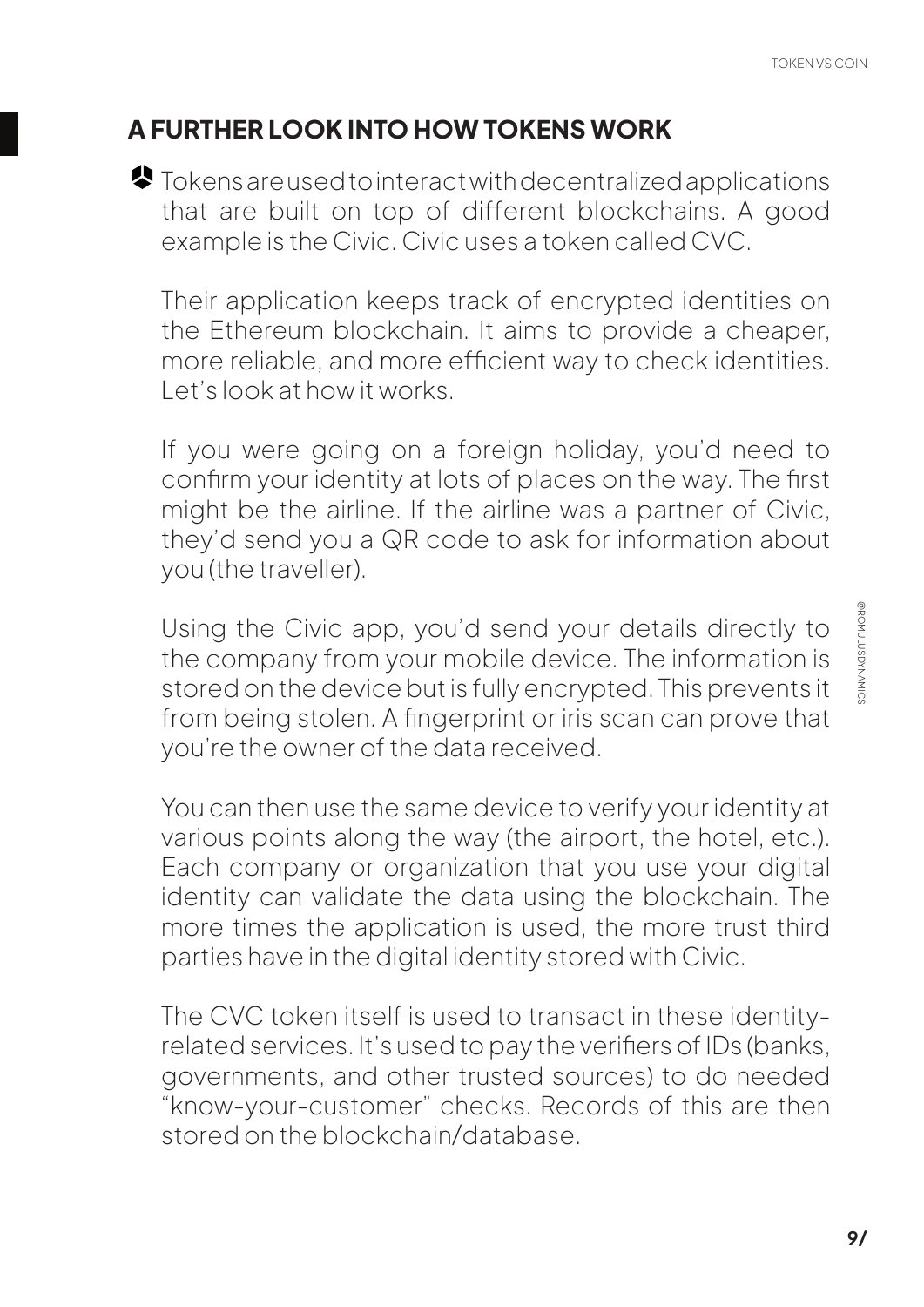<span id="page-9-0"></span>Some CVC is also sent to you, the user. This is to encourage using Civic because the companies needing verification of documents will eventually need to buy more tokens from users. This creates an economy where everyone is rewarded for taking part.

As you can see, the Civic token works in a way that is more than just monetary. Also, the Civic platform would not accept BTC, ETH, or NEO to use their services — it is just the CVC token. But each transaction requires some Ether too, of course, because it is built on the Ethereum blockchain and the miners need to be paid.

### **SECURITY TOKEN, EQUITY TOKEN, OR UTILITY TOKEN**

◆ Finally, in our token definition, let's look at a few different types of tokens. They're known as Security or Asset Tokens, Payment Tokens, Equity Tokens, and Utility Tokens.

In February 2018, Swiss Financial regulators FINMA published guidelines that defined what security or asset, utility, or payment tokens are. This was to help them work out how to treat different tokens when considering their legality:

**Security Tokens** - most tokens issued by ICO are security tokens. The person buying them is investing their money in the ICO with the expectation of profit. Under Swiss law, these are treated in the same way as traditional securities.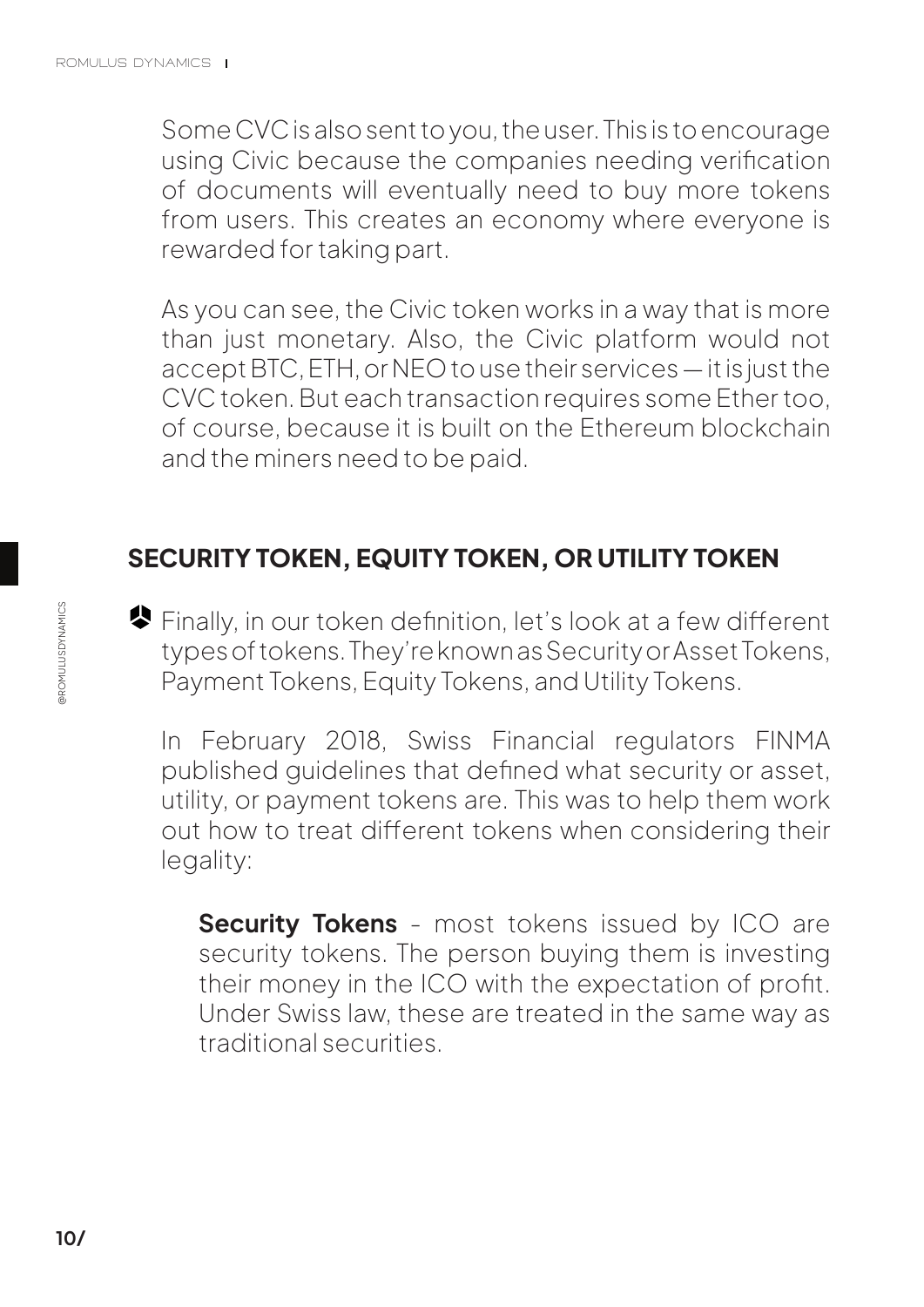<span id="page-10-0"></span>**Equity Tokens** - if a token represents some stock or equity in the company that issues it, it's an equity token. However, few companies have attempted such an ICO because there isn't much regulatory guidance about what is legal and what is not.

**Utility Tokens** - also called application tokens. They are used to provide people with access to either a product or service. They are also rare because most tokens are expected to gain in value based on their limited supply.

**Payment Tokens** - payment tokens have no other purpose than to pay for goods and services. When they classified the types of tokens currently available, FINMA was careful to point out that each token could fall into more than one category.

It's likely that more financial regulators will offer slightly different definitions as space becomes more established. ICOs and tokens are very new concepts still. It's understandable that the law hasn't quite caught up yet.

# **CONCLUSION**

◆ You should now understand what is meant when someone says digital "coin" and digital "token". It wasn't that confusing after all, was it?

You should now know the simple definition of both a coin and a token: coins are native to their own blockchain. Whilst tokens have been built on top of another blockchain, like Ethereum, NEO, or Waves.